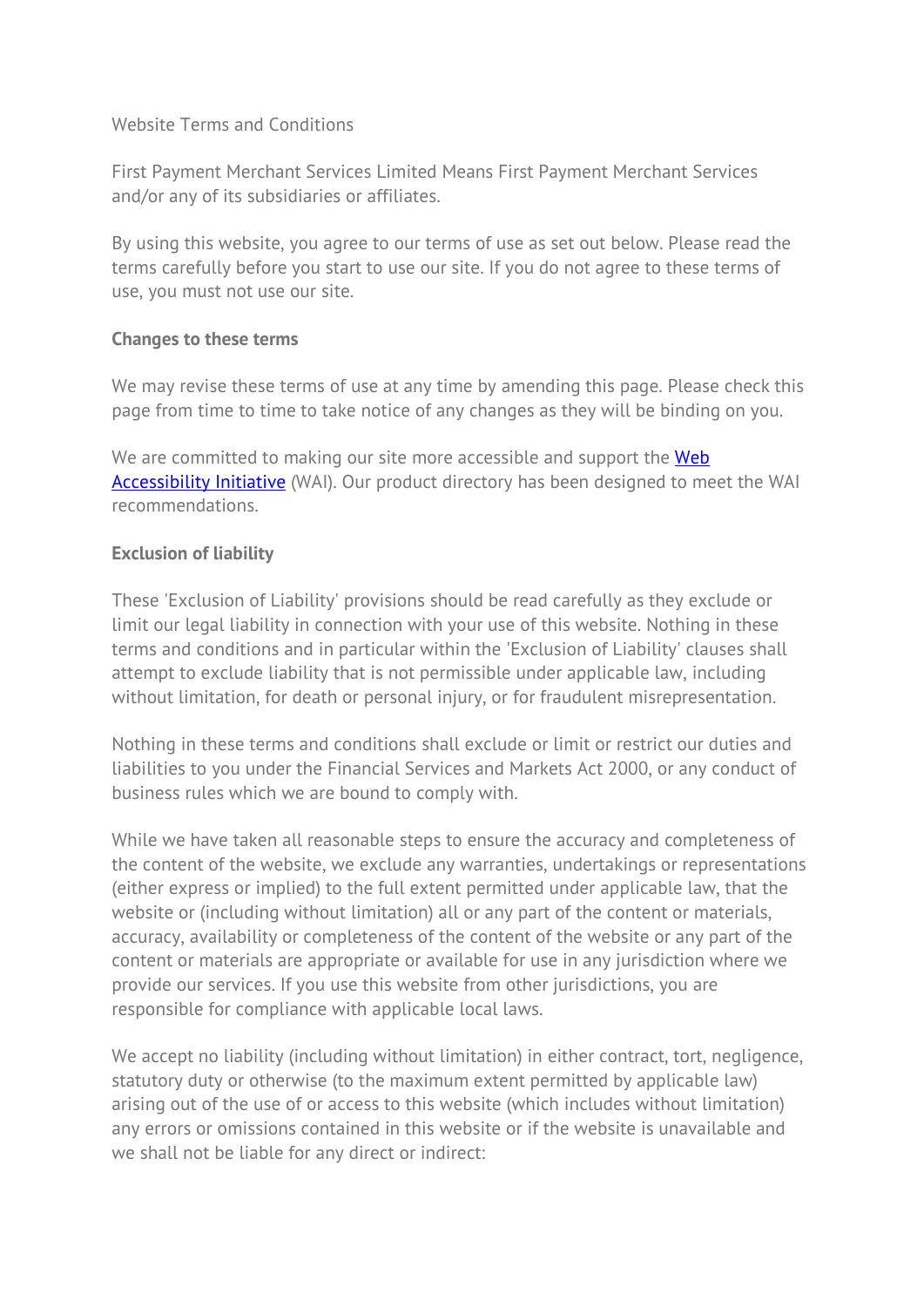- economic losses (including without limitation loss of revenues, data, profits, contracts, use, opportunity, business or anticipated savings);
- loss of goodwill or reputation.
- special, incidental, consequential loss or damage,
- suffered or incurred arising out of or in connection with your use of this website and these terms and conditions.

Access to and use of this website is at the user's own risk and we do not warrant that the use of this website or any material downloaded from it will not cause damage to any property, or otherwise minimise or eliminate the inherent risks of the internet including but not limited to loss of data, computer virus infection, spyware, malicious software, trojans and worms. Also, we accept no liability in respect of losses or damages arising out of changes made to the content of this website by unauthorised third parties.

To provide increased value to users of this website, we may provide links to other websites or resources (that are not part of First Payment Merchant Services) for you to access at your sole discretion. You acknowledge and agree that, as you have chosen to enter the linked website we are not responsible for the availability of such external sites or resources, and do not review or endorse and shall not be responsible or liable, directly or indirectly, for (i) the privacy practices of such websites, (ii) the content of such websites, including (without limitation) any advertising, content, products, goods or other materials or services on or available from such websites or resources or (iii) the use that others make of these websites or resources, nor for any damage, loss or offence caused or alleged to be caused by, or in connection with, the use of or reliance on any such advertising, content, products, goods or other materials or services available on such external websites or resources.

The above limitation or exclusion may not apply to you to the extent that applicable law may not allow the limitation or exclusion of liability for incidental or consequential damages.

# **Responsibility**

While we take all reasonable care to ensure that this website is kept up to date, we make no warranty or representation that such material is accurate or reliable, or that this website will always be available, or that any problems will be corrected, or that it is free of viruses and the like. We may change the content of this website at any time without notice and without any liability. We make no representation or warranty in relation to any third party products and services that you may buy through our customers. So far as permitted by law, we will not be liable for any direct, indirect, incidental or consequential loss or damage that may arise out of your access, use or inability to use this website or our payment pages.

**Links**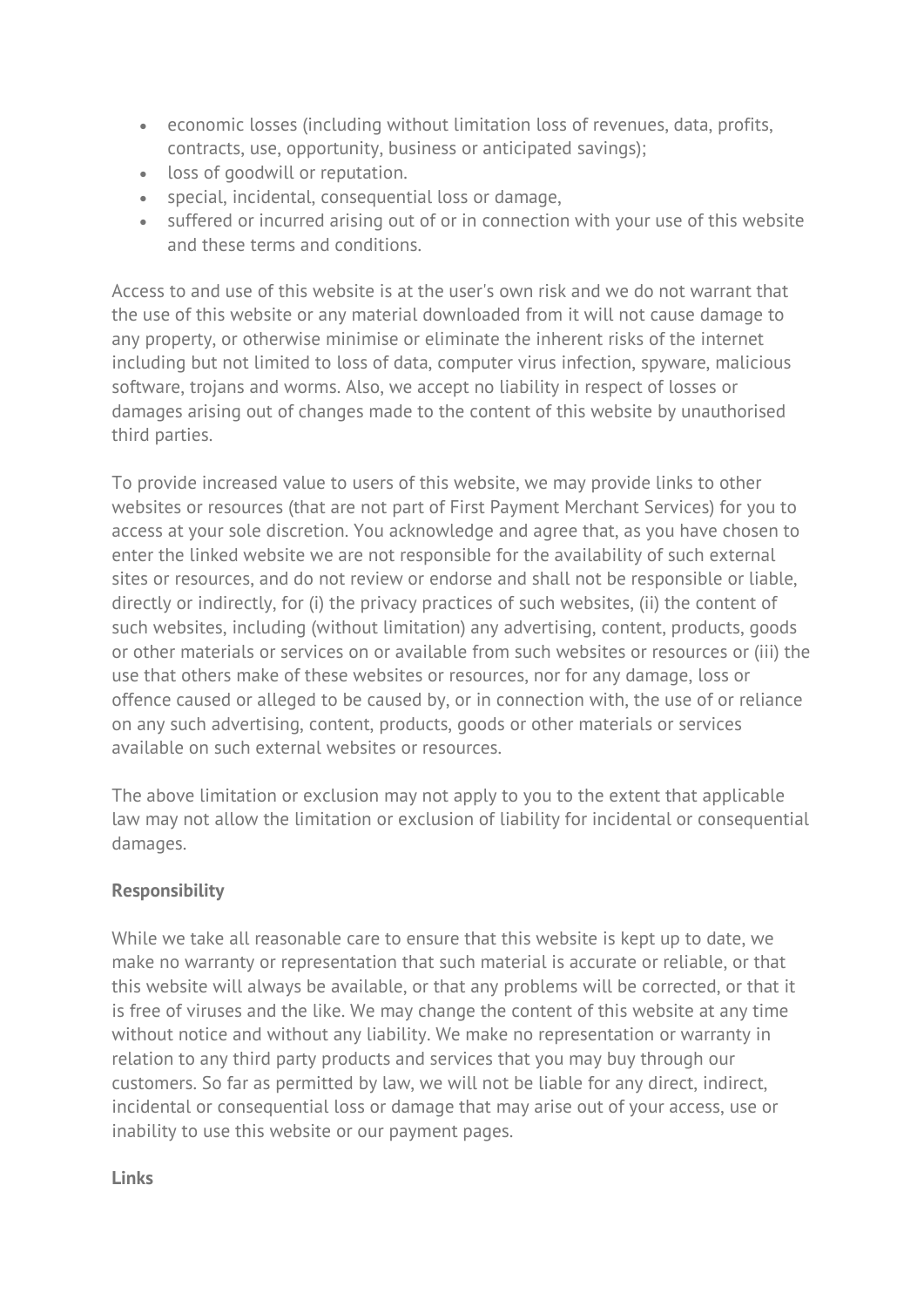In addition to the information on this website, there may be links to third party websites, the content of which is beyond the control of First Payment Merchant Services. We provide such links to you as a convenience only. The inclusion of such links is not an endorsement by us in favour of any company offering any products or services on any linked website. It is your responsibility to exercise your own skill and care with respect to any material on those external websites. We will not be liable for any loss or damage that may arise from or relating to a linked third-party website.

First Payment Merchants Services Ltd are remunerated by Barclaycard for successful introductions that result in Barclaycard Payment Solutions providing merchant acquiring or gateway solutions to a member.

# **Privacy**

Our overriding objective is to handle all data fairly and securely. Any information you give us about yourself will be stored on First Payment Merchant Services systems and may be disclosed to, processed and used by us, and the other companies that assist us in providing our services in accordance with our **[Privacy Policy.](https://firstpaymentmerchantservices.co.uk/wp-content/uploads/2021/06/PRIVACY-POLICY-FPMS-reviewed-16.06.21.pdf)** 

### **Security**

You must keep secret any personal identification numbers or other security codes that we may give you for access to the First Payment Merchant Services e-commerce system and comply with all reasonable instructions that First Payment Merchant Services may issue in relation to keeping such personal details safe. You should also make sure that any Internet payment transaction you make is done in a secure environment.

# **Rights**

First Payment Merchant Services holds the intellectual property rights in the contents of this website and all rights are reserved. Excluding any images or photography on the website, you may download, store in cache, display and print the material and information in an unaltered form for your own personal or internal business purposes only provided that this notice appears with all copies. You must not systematically retrieve data or other content from this website to create or compile, directly or indirectly, a collection, compilation, database or directory, or, copy, re-transmit, distribute or commercialise any material or information on this website, without First Payment Merchant Services prior written permission.

# **Regulatory Information**

First Payment Merchant Services Limited (Company No. 07795635/FCA No. 727453) is an independent legal entity and is part of the DNA Payments group of companies. Registered office: 10 Lower Grosvenor Place, London, SW1W 0EN, United Kingdom. First Payment Merchant Services Limited is authorised by the Financial Conduct